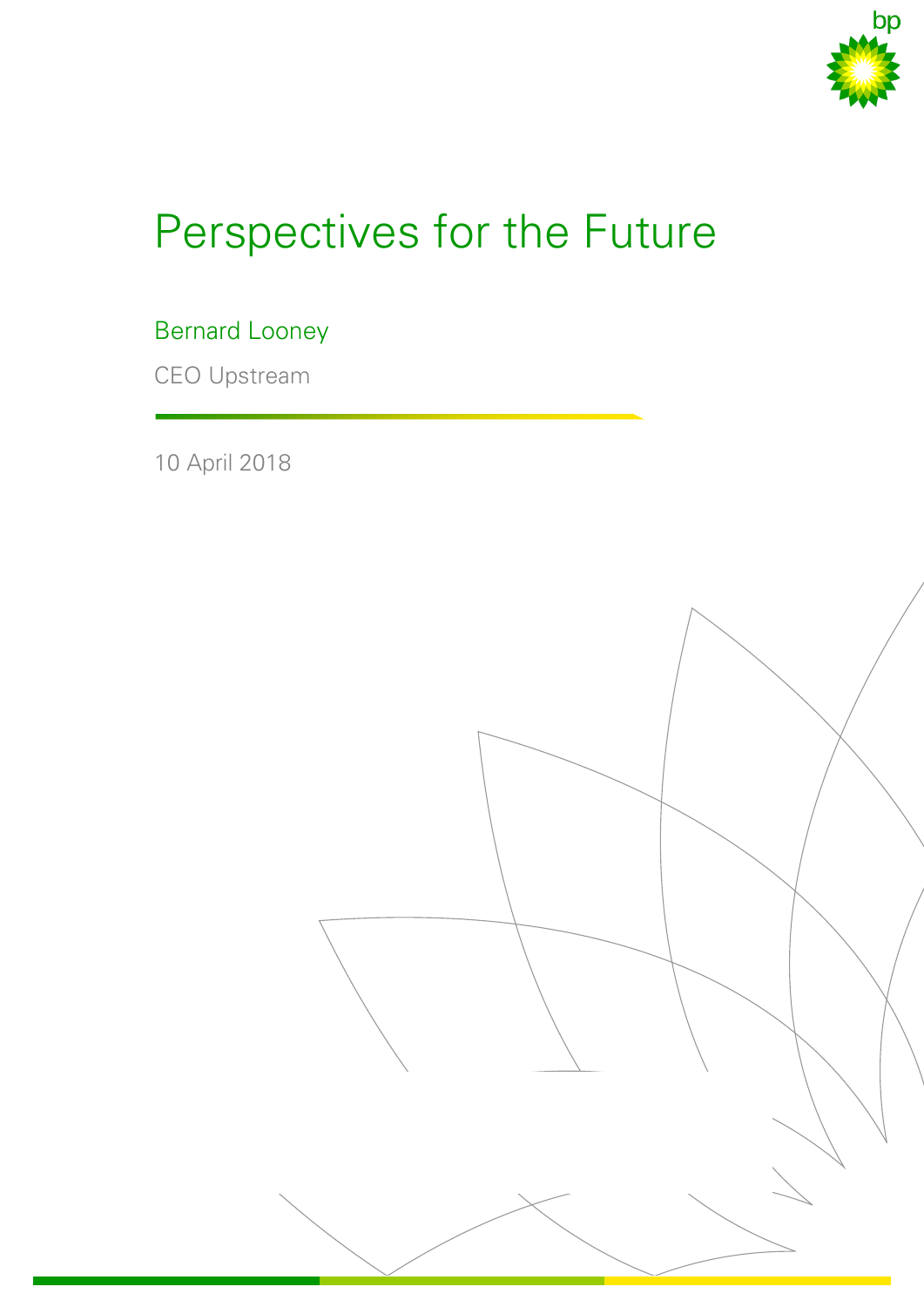

Your Excellency, ladies and gentlemen, good morning and thank you for inviting me to participate in this discussion on behalf of BP.

We have a long-standing commitment to Brazil, where the energy industry is currently developing in such an exciting way. Our own business in the country goes back 60 years and now employs around 7,000 people across 15 states.

BP is extremely proud to work in partnership with Petrobras, which is not only the world's leading deep-water operator, but, importantly, a company whose values we share, and it is a particular honour to speak alongside Pedro Parente and Solange Guedes.

It is also a privilege to share the platform with Décio Oddone, under whose leadership ANP has made such rapid and positive progress.

I would like to take the opportunity to pay tribute to Fernando Coelho Filho, who has done so much to renew the sector in recent years as Minister of Mines and Energy.

And on behalf of BP, I welcome Moreira Franco to the role of Minister and wish him every success.

In my remarks this morning, I would like to cover four areas:

- 1. First, a little about BP's overall strategy so you can understand the broader context for our investment in Brazil;
- 2. Second, the opportunity presented by Brazil's vast and diversified energy resources;
- 3. Third, the business environment Brazil as a place to invest;
- 4. And fourth, the partnership element our experience of working with Petrobras.

#### Global context

So, to start with BP's global strategy, our aim is to safely deliver energy to our customers and to create value for our shareholders, all while adapting to a changing world.

That changing world includes the inexorable long-term transition to a lower carbon economy. This is a profound change that society is demanding and we are going to be part of it.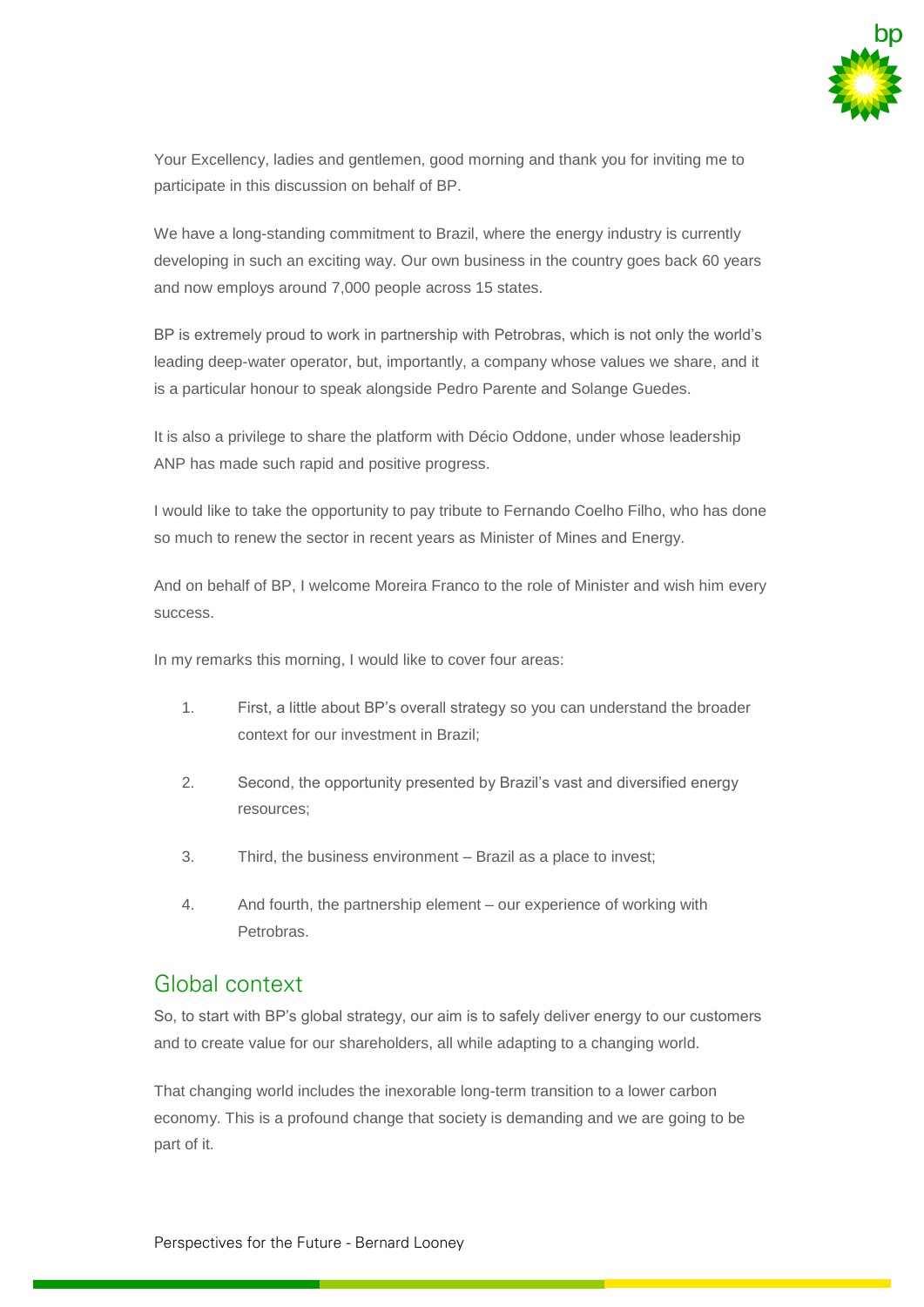

That transition involves many strands: a changing energy mix, with growth in renewable energy alongside conventional fuels; greater energy efficiency; replacement of coal with gas in power generation; and more electric vehicles and hybrids.

We have seen another major change recently. And that is the shift from the fear that oil would one day run out, to the knowledge that we have more than enough resources to meet demand for many decades.

And that is largely thanks to technology, including the shale revolution and increasing recovery rates.

With those changes as the global context, BP has four strategic priorities:

First, in the Upstream, we aim to grow our gas production and seek out highly competitive oil projects. This is because we still expect to see robust demand for oil and gas for decades to come within the energy transition. Oil will continue to be used in many forms of transport and in industry - and gas across power, heating and transport.

Second, in the Downstream, we look to achieve market-led growth, maximising value from manufacturing and marketing.

Third, as part of the transition, we invest in low-carbon businesses and high-tech ventures. This includes biofuels and wind businesses, a solar partnership and around 35 venturing investments in emerging companies.

And fourth, we are modernising our whole business.

Let me expand on that fourth priority a little as this is an area where change is particularly noticeable.

Just five years ago, our industry was used to \$100 oil prices. Each project could be uniquely designed. Budget and schedule over-runs could be absorbed.

Today, everything has changed. Only the most competitive projects are sanctioned. Only the most efficient operations create value. Only the most adaptable companies succeed.

Fortunately, there are ways to adapt. One is to move away from designing every project and every component individually. We can save billions by standardizing the way we operate. And I know Petrobras share this view. Solange and I have been working together on standardization with others around the world and good progress is being made.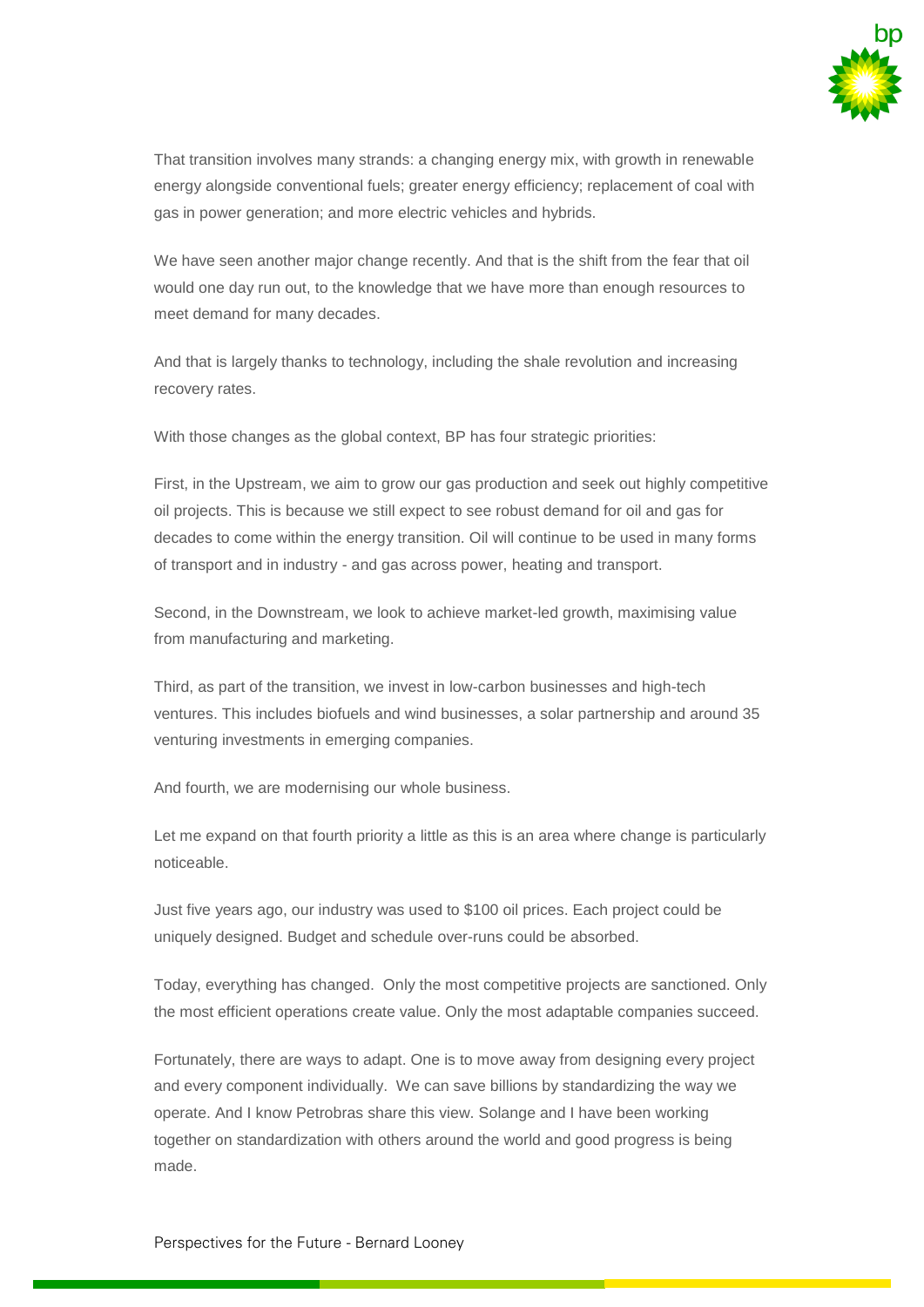

Another tool – arriving just at the right time – is digitization. We are now used to the idea of digitally-enhanced cars, airplanes or supermarkets. But do we think of oil rigs as digital?

Well, today we need to. The digital revolution is now permeating the energy sector. We have been using this technology on a piecemeal basis for many years – for example using supercomputers to process seismic data. But large areas were untouched.

Now, everything is becoming digital. In BP, we are bringing all of our activities together into a unified cyber-physical network. This connects people with data, physical assets with digital assets and machine intelligence with human decision-making. We call it the Connected Upstream.

For example, we can combine the strength of supercomputing with the smartness of algorithms to discover new oil fields. We did that last year when we found a field within a field at Atlantis in the Gulf of Mexico. The data analysis took two weeks. Twenty years ago we calculate that it would have taken 1,000 years.

Modernizing our business means not only using these new tools but having a new mindset – seeing our industry as a high-tech, high-efficiency sector alongside manufacturing, aviation or automobiles.

#### The opportunity

So how does that strategy apply in Brazil? Well, in fact, all of the priorities I mentioned apply here.

We pursue market-led Downstream growth through lubricants and our Air BP aviation fuel business.

We run one of our largest low-carbon businesses in Brazil, producing around 750 million litres of sugarcane ethanol a year.

And most relevant to today's event, we see Brazil as a place where we can build a competitive Upstream oil and gas business, along with our partners.

Brazil is a very exciting place in the energy world at the moment. It has a long history of exploration and production, but it also has a lot of unexplored and undeveloped resource that is now being unlocked.

It reminds me of twenty years ago when the US Gulf of Mexico was opening up rapidly with a series of major deep-water fields. Many of them were pre-salt fields - oil or gas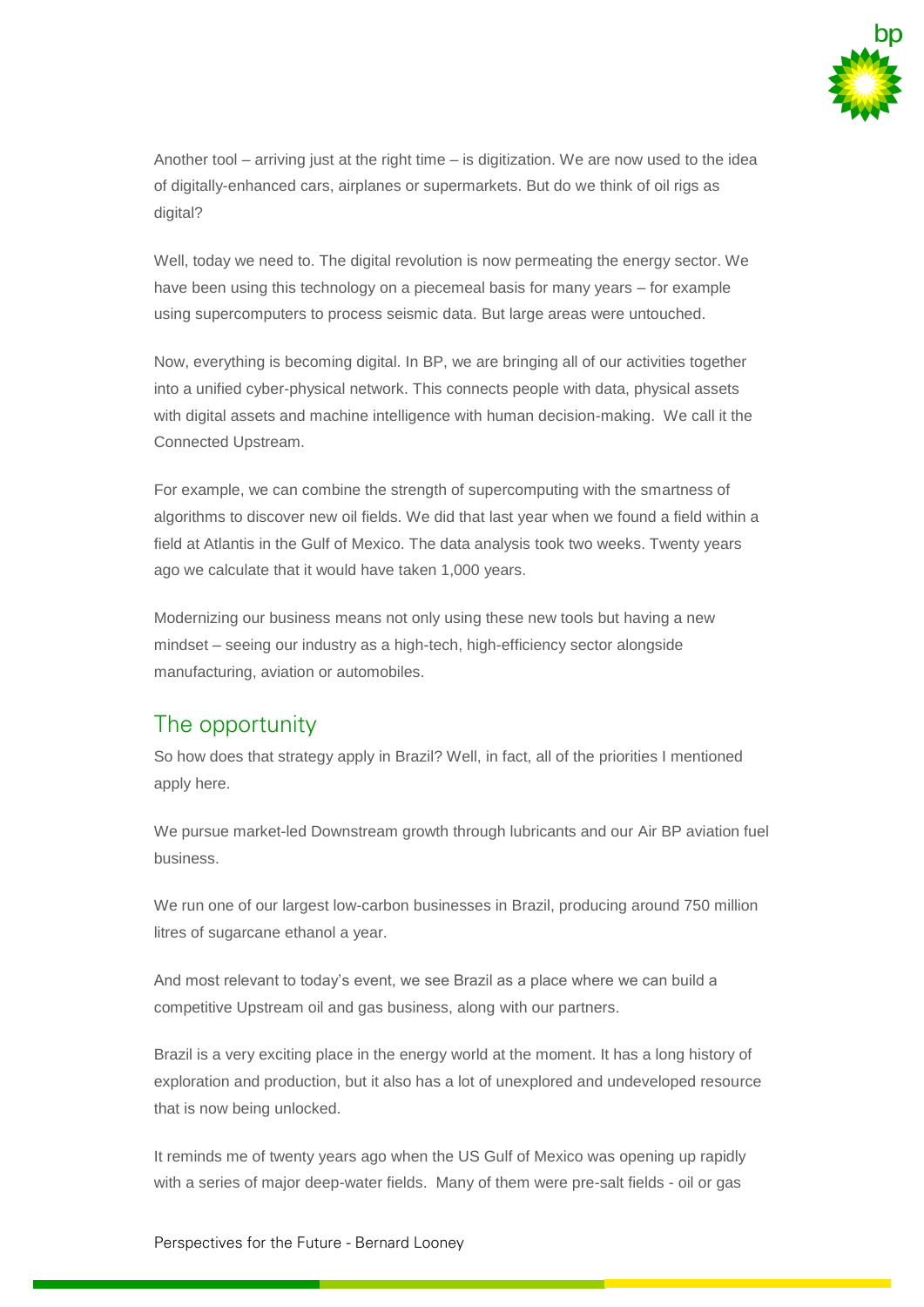

fields lying below salt canopies. They were hard to find, but very high in quality when they were found.

Brazil is similar. It also has a lot of pre-salt fields. And in some ways it is even more promising because there are many very large fields that have seen little or no activity as yet. The potential is massive.

As well as the Gulf of Mexico, Brazil also reminds us of Angola because the basins are similar in character.

That is because West Africa and South America were part of one continent until 150 million years ago – which for a geologist is no time at all.

## The business environment

However, geology alone does not create a competitive reservoir. What happens above the ground in terms of regulation matters at least as much as what exists below.

And with oil and gas resources being so plentiful worldwide, there is fierce competition for investment between countries, between resource types - and between different options within companies.

We look for the most competitive possibilities and the selection process is rigorous.

The fact that we now have interests in more than 20 blocks in Brazil, many in partnership with Petrobras, reflects our view of the potential that exists.

And we are now moving towards operational activity – with tests planned in the Santos basin this year.

Of course, we are not alone. Many other international operators have acquired acreage and formed partnerships in Brazil recently. And this has not happened by chance. It is the direct result of actions taken by people here today.

Indeed, we have seen a renaissance in Brazil's energy industry in the last 18 months.

There has been an extraordinary effort by those represented here - the Government, ANP and Petrobras - to liberalise the industry and attract investment.

Director Oddone summed it up in a recent presentation when he said that the goal was "to create a regulatory environment that enables the establishment of a real oil industry in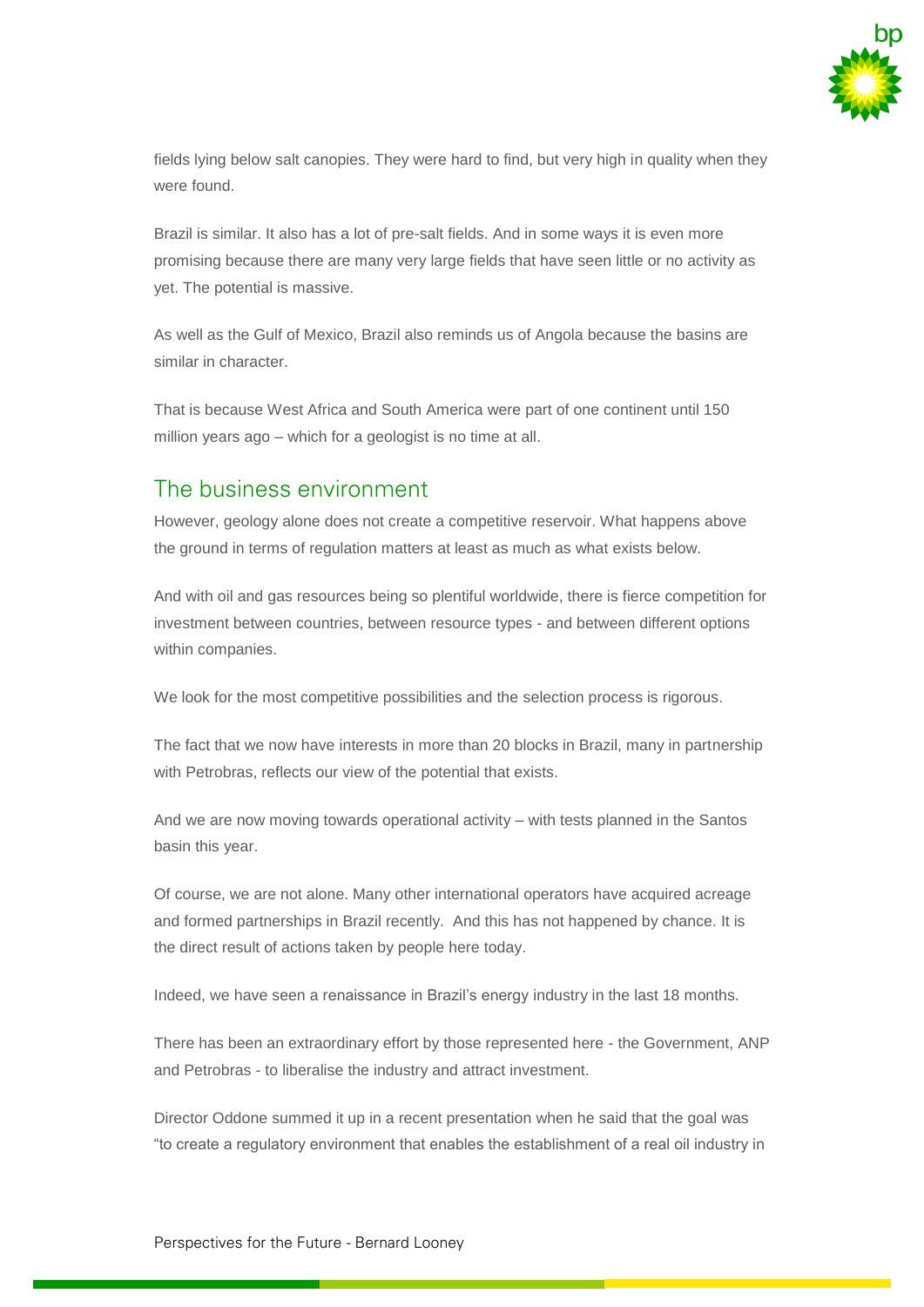

Brazil." That is certainly what it feels like. It is a fresh start and it is very exciting to be part of it.

It will come as no surprise that I am a supporter of opening up investment opportunities to international oil companies, but I would also say the same thing if I was an impartial observer.

The evidence from around the world is that the combination of national knowledge and international capability is a winning formula.

Other regulatory changes have also been very important in attracting bids and investment. This includes the extension of the Repetro tax provision that provides more certainty out to 2040 - and the clear calendar of licensing rounds.

We have also seen a simplification of local content requirements that has made Brazilian opportunities more competitive.

In BP, we work in many countries and wherever possible we want to work with high quality local suppliers who comply with international standards. However, that can be a challenge when the industry is expanding and projects need to be competitive at today's oil prices.

As part of the recent reforms, the Brazilian government has set new local content levels that are very realistic. We very much welcome that change.

## The partnership element

Finally let me say a few words about our partnership with Petrobras. I have enormous respect for Petrobras as a world-class business and a trusted partner.

Petrobras is globally recognized as the world's leading deep-water company, producing in excess of 2.6 million barrels a day and setting new records each year.

The business has also been a pioneer in developing deep-water technologies, from 3D seismic imaging through to subsea collection systems.

And in the last two years under the leadership of Pedro Parente, Petrobras has seen its own renaissance in terms of strategy and performance. It has a very clear business plan with an emphasis on improving safety and reducing debt. The company has gained fresh momentum and around 20 new projects are due onstream in the next four years.